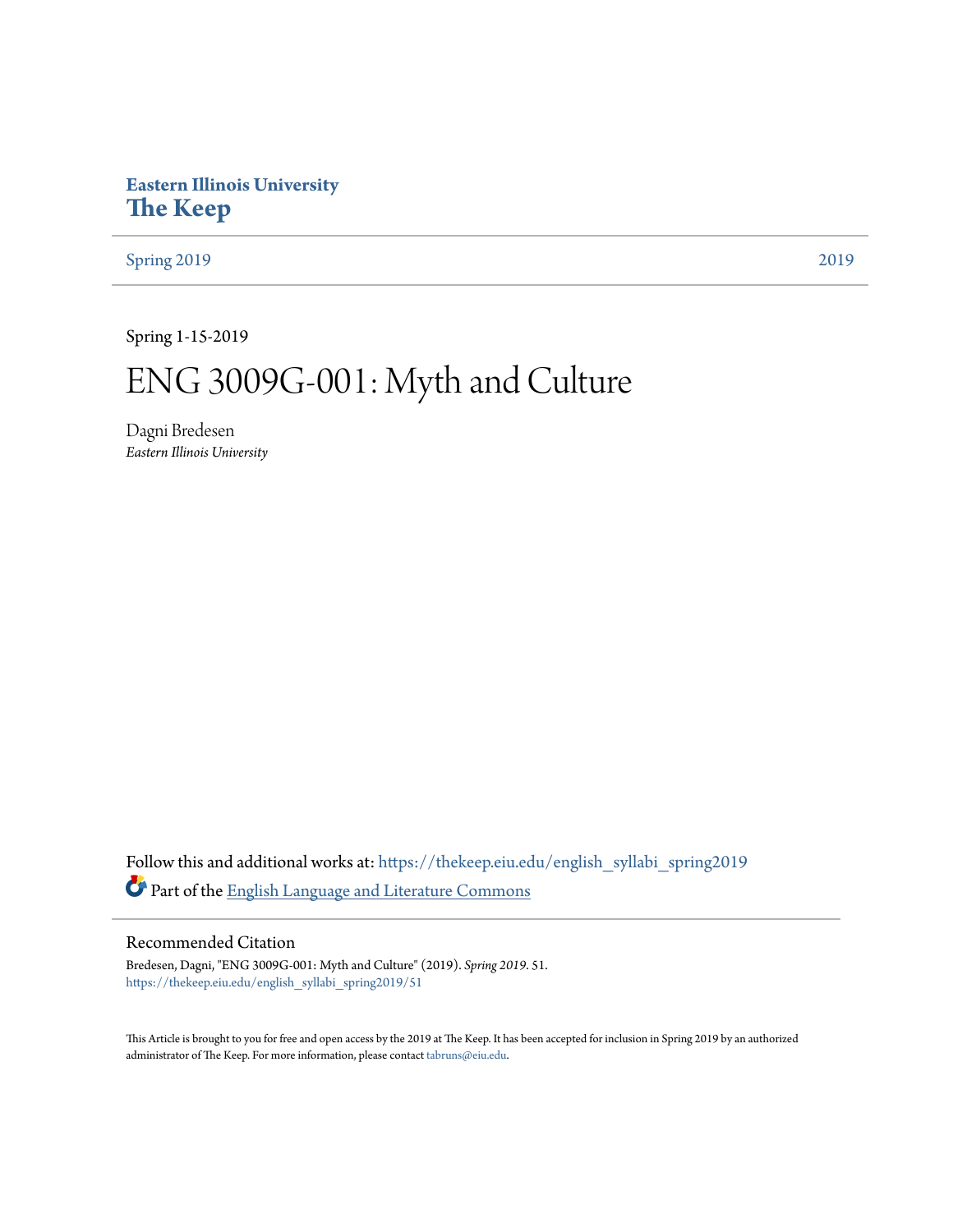# Engl 3009: Myth and Culture /Spring Semester 2019



Instructor: Dr. Dagni Bredesen Contact number: 217-549-4355 Email: dabredesen@eiu.edu Office: CH 3751 Office Hours: Tu/Th 11am to 12noon; Wed 2:30-3pm or by appointment

Graduate Assistant: Mr. Fahad Hossain Email: mhossain2@eiu.edu

COURSE DESCRIPTION: Modern society sometimes uses "myth" as another word for "lie" ("the Five Myths of Weight-Loss Exploded!"). But cultures and literary masterpieces have developed myths as a way to deeper truths. Myths help structure our thought; we live hy certain myths. Rather than a chronological look at the myths of different civilizations, this course juxtaposes Classic mythic stories of different cultures with modern ones. Themes of this course will begin with "Origins," and end with "Collisions."

#### TEXTS:

Achebe, Chinua. Things Fall Apart. Adichie, Chimamanda Ngozi. Purple Hibiscus. Conrad, Joseph. Heart of Darkness. Rosenberg, Donna. World Mythology: an Anthology of Great Myths and Epics. Sophocles, Oedipus the King Other materials may be distributed in class or posted on D2L

LEARNING OBJECTIVES: Students will read, compare, discuss, and write about myths and their diverse intersections with and impacts upon other myths and cultures, including their own. In the process, students will develop and expand their skills to think critically, conduct relevant research from reliable sources, present their ideas and research in informal small group settings and formal presentations for the whole class.

### REQUIREMENTS AND GRADES

| Three Short Essays                | 30% (10% each) |
|-----------------------------------|----------------|
| Final Research-based Project      | 15%            |
| Presentations                     | 15%            |
| Exams: Mid Term (10%) Final (15%) | 25%            |
| Participation*                    | 15%            |

\*Note: Participation encompasses many kinds of behavior. For one thing it means showing up. Showing up consists of being on time, attending the class itself, and being prepared for class by reading the assigned texts for each day and thoughtfully contributing to the class conversation. If you find it easy to share in class, participation may mean regulating the number of times you contribute; if you are more reserved then figuring out a way to contribute (through D2l perhaps) will also count. Please see Dr. Bredesen if you need clarification.